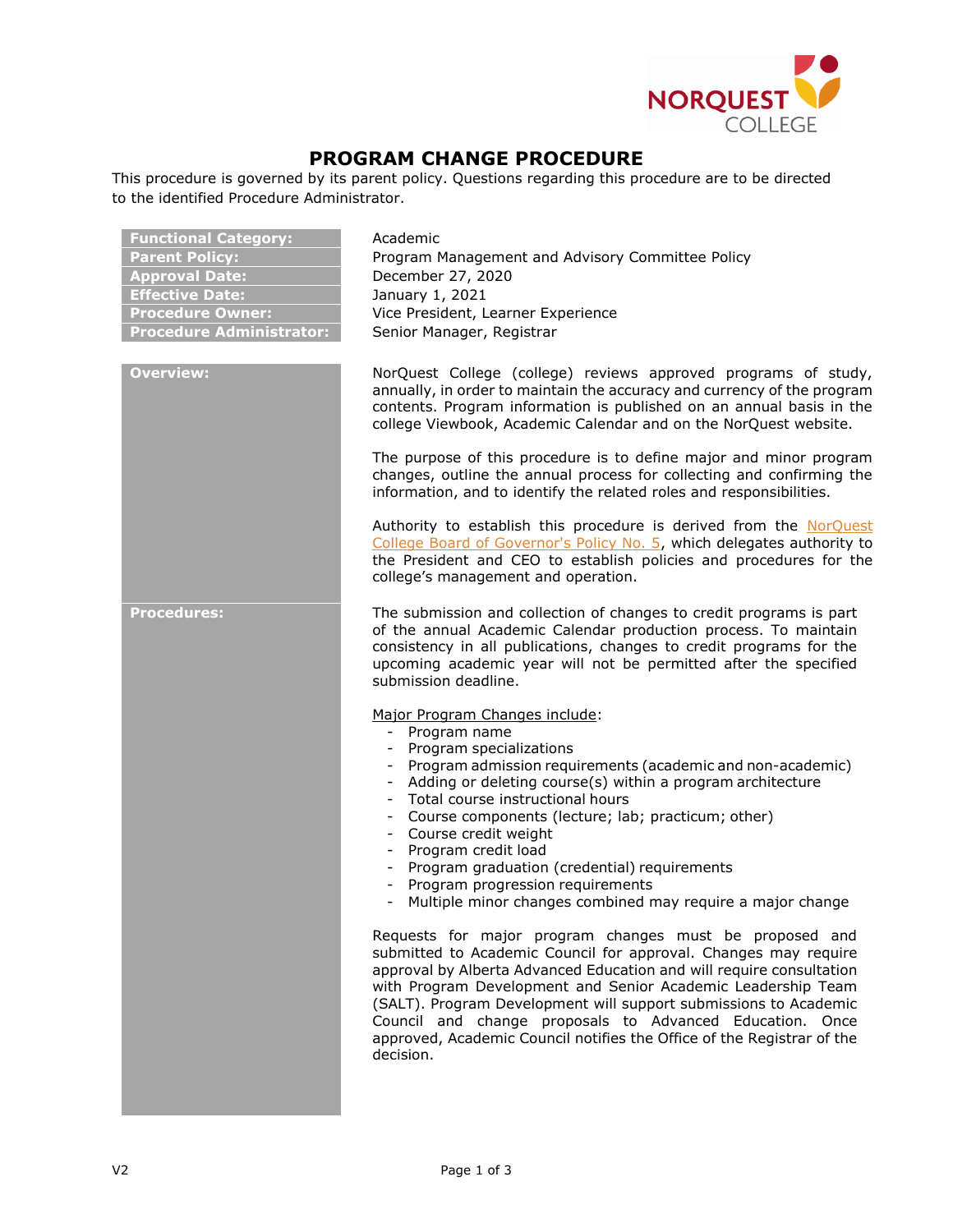

Minor Program Changes include:

- Change in career potential
- Change in transferability/laddering opportunities
- Change in additional certification
- Change in program overview
- Change in program accreditation
- Changes to practicum or clinical requirements
- Update course description
- Update course title
- Addition or deletion of requisites
- Change to minimum pass grade

Requests for minor program changes do not require Academic Council approval and may be submitted directly to the Office of the Registrar. The Office of the Registrar will provide the academic leadership team with an overview of the minor changes for informational purposes.

## **Responsibility and Authority**

Program Areas of the college are responsible for conducting an annual review and submitting requests for major or minor program changes to Academic Council. All program areas are accountable for the accuracy and currency of their credit programs.

Academic Council assesses submitted requests for major program changes with consultation with the Program Development Department, the Office of the Registrar, and any other applicable area pertaining to the request.

The Office of the Registrar is responsible for processing and maintaining all program changes annually.

The Program Development department is responsible for submitting program change proposals to Advanced Education for approval and for maintaining the official program record with the Ministry in Provider and Program Registry System (PAPRS). Program change proposals must be submitted to the Ministry a minimum of four (4) months prior to the effective date.

**Definitions: Academic Calendar:** an annual publication of academic regulations, academic dates, programs of study, and course descriptions. The NorQuest College website is the official source of Academic Calendar information.

> **Academic Council:** a council, in compliance with the *Alberta Post-Secondary Learning Act*, which has the authority to approve major changes to current credit programs of study or courses in alignment with the College Strategic Plan.

**Academic Year:** the twelve-month period from July 1 to June 30.

**Approved Program of Study:** certificate, diploma or other credentialed programs approved by Alberta Advanced Education.

**Graduation (credential) requirements**: academic requirements that must be met in order for students to graduate from their